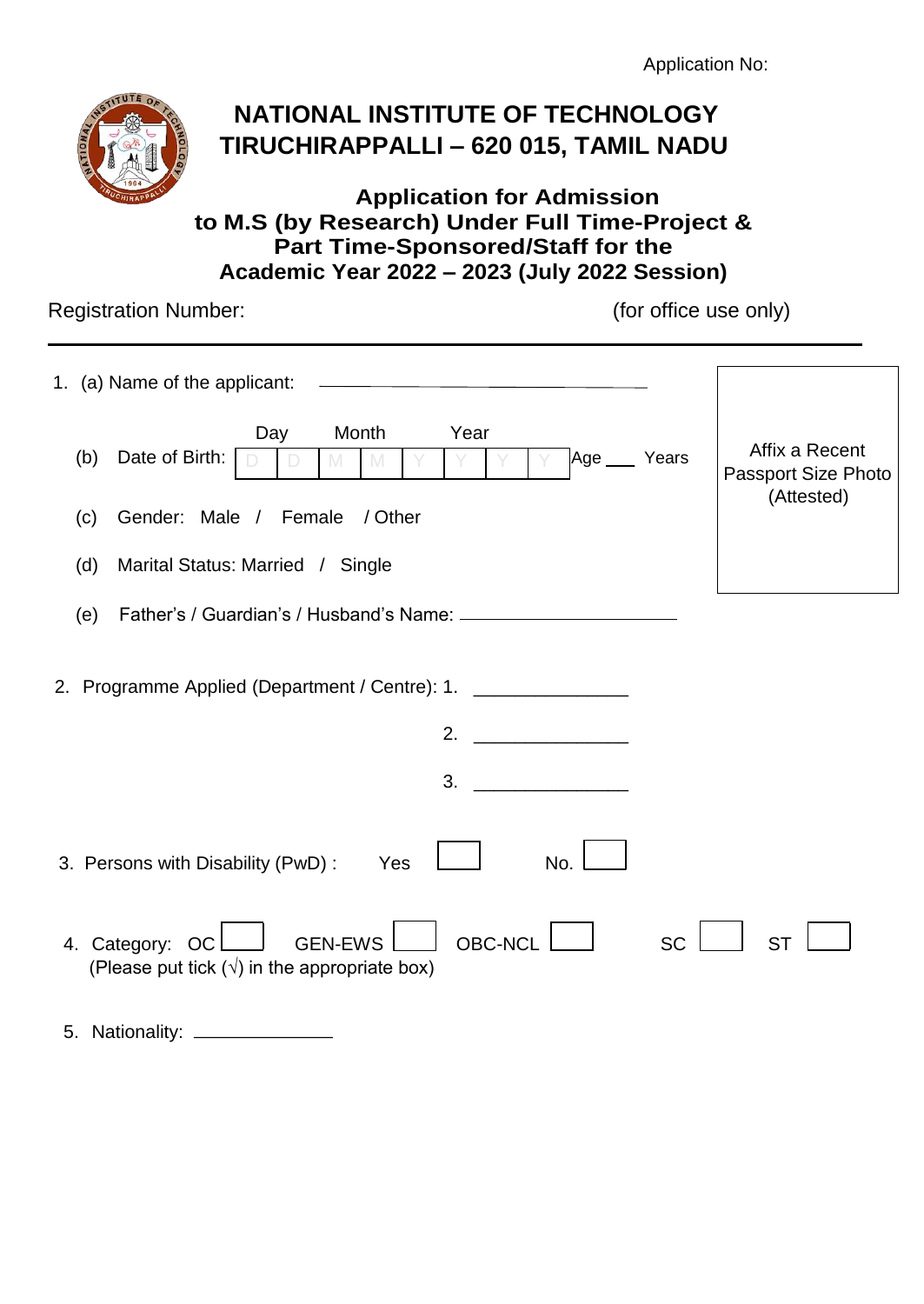#### 6. Address for Communication

| <b>Communication / Mailing Address</b> | <b>Permanent Address</b> |
|----------------------------------------|--------------------------|
|                                        |                          |
|                                        |                          |
|                                        |                          |
|                                        |                          |
|                                        |                          |
|                                        |                          |
| Phone:                                 | Mobile:                  |
|                                        |                          |
| E-mail:                                |                          |

### 7. **School Education Details :**

| <b>Education</b>          | <b>School</b> | % of Marks<br>/ Grade | Year of<br><b>Passing</b> |
|---------------------------|---------------|-----------------------|---------------------------|
| 10 <sup>th</sup> / Matric |               |                       |                           |
| $12^{th}$ / Pre -         |               |                       |                           |
| University /              |               |                       |                           |
| Diploma                   |               |                       |                           |

### 8. **Qualifying Degree Details :**

 i) Degree Name :\_\_\_\_\_\_\_\_\_\_\_\_\_\_\_\_\_\_\_\_\_\_\_\_\_\_\_\_\_\_\_\_\_\_\_\_\_\_\_\_\_\_\_\_\_\_\_\_\_\_\_\_\_\_\_ ii) Branch : \_\_\_\_\_\_\_\_\_\_\_\_\_\_\_\_\_\_\_\_\_\_\_\_\_\_\_\_\_\_\_\_\_\_\_\_\_\_\_\_\_\_\_\_\_\_\_\_\_\_\_\_\_\_\_\_\_\_\_\_\_\_\_\_ iii) Name of the Institution : \_\_\_\_\_\_\_\_\_\_\_\_\_\_\_\_\_\_\_\_\_\_\_\_\_\_\_\_\_\_\_\_\_\_\_\_\_\_\_\_\_\_\_\_\_\_\_\_\_\_\_\_ iv) Name of the University : \_\_\_\_\_\_\_\_\_\_\_\_\_\_\_\_\_\_\_\_\_\_\_\_\_\_\_\_\_\_\_\_\_\_\_\_\_\_\_\_\_\_\_\_\_\_\_\_\_\_\_ v) Year of passing : \_\_\_\_\_\_\_\_\_\_\_\_\_\_\_\_\_\_\_\_\_\_\_\_\_\_\_\_\_\_\_\_\_\_\_\_\_\_\_\_\_\_\_\_\_\_\_\_\_\_\_\_\_\_\_\_\_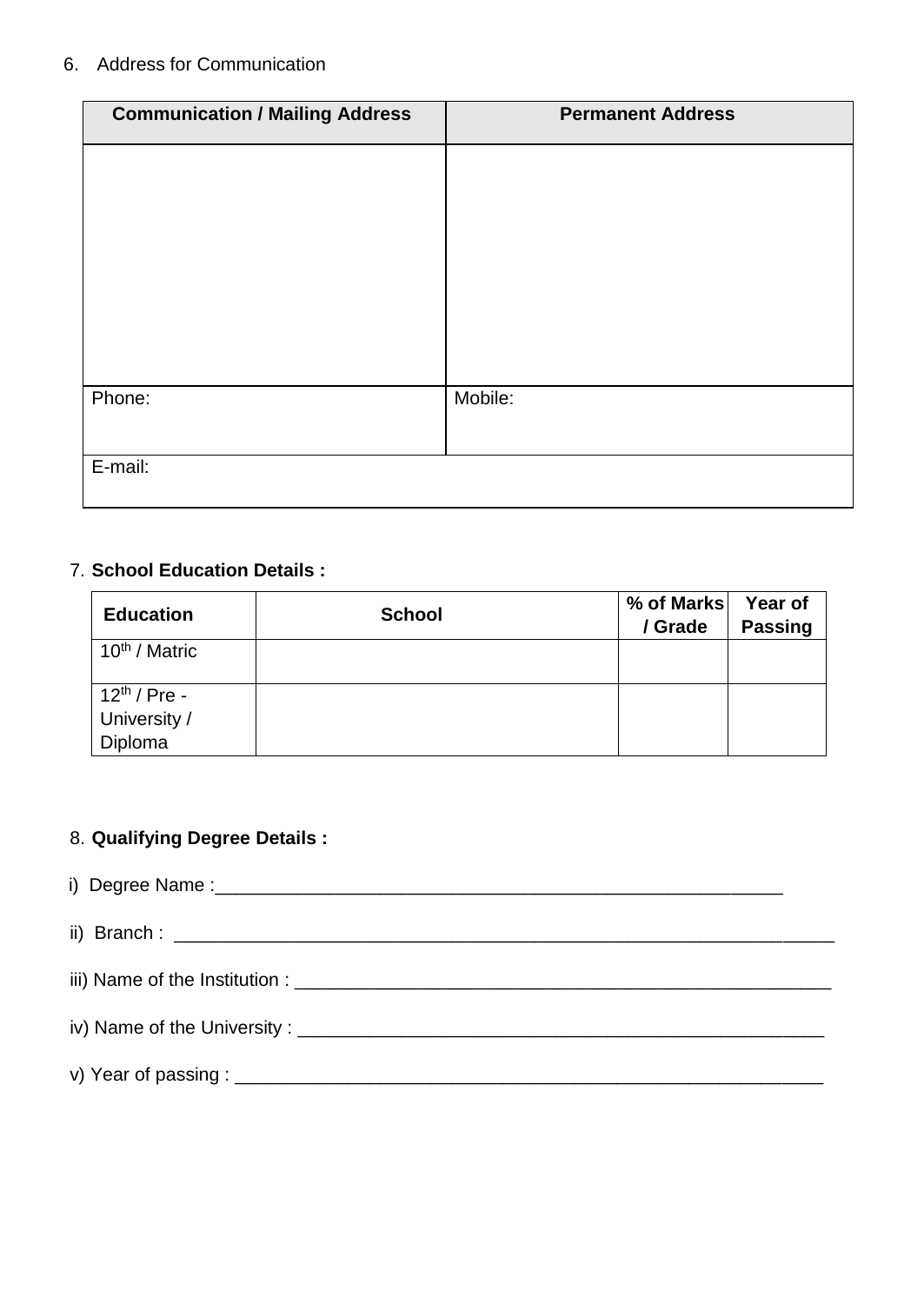### vi) Details of marks / CGPA obtained

| Year           | <b>Semester</b> | <b>Maximum Marks</b> | Marks / GPA<br>obtained | <b>Remarks</b> |
|----------------|-----------------|----------------------|-------------------------|----------------|
|                |                 |                      |                         |                |
|                | $\mathbf{II}$   |                      |                         |                |
|                | $\mathbf{III}$  |                      |                         |                |
| $\mathbf{I}$   | IV              |                      |                         |                |
| $\mathbf{III}$ | $\mathcal{U}$   |                      |                         |                |
|                | VI              |                      |                         |                |
| IV             | VII             |                      |                         |                |
|                | VIII            |                      |                         |                |
|                | Overall         |                      |                         |                |

9. Details of Professional Experience :

| SI.no | <b>Name &amp; Address of Employer</b> | <b>Position Held</b> | <b>Duration</b> |    |
|-------|---------------------------------------|----------------------|-----------------|----|
|       |                                       |                      | <b>From</b>     | To |
|       |                                       |                      |                 |    |
|       |                                       |                      |                 |    |
|       |                                       |                      |                 |    |
|       |                                       |                      |                 |    |
|       |                                       |                      |                 |    |
|       |                                       |                      |                 |    |

10. Details of External Research experts (experts should have at least a PG qualification with research contribution - please take consent from experts of sponsored organization and furnish the following details)

### **Expert 1**

| Name                  |  |
|-----------------------|--|
| Designation           |  |
| Department / Division |  |
| Address               |  |
|                       |  |
|                       |  |
| Phone                 |  |
| Mobile                |  |
| Email                 |  |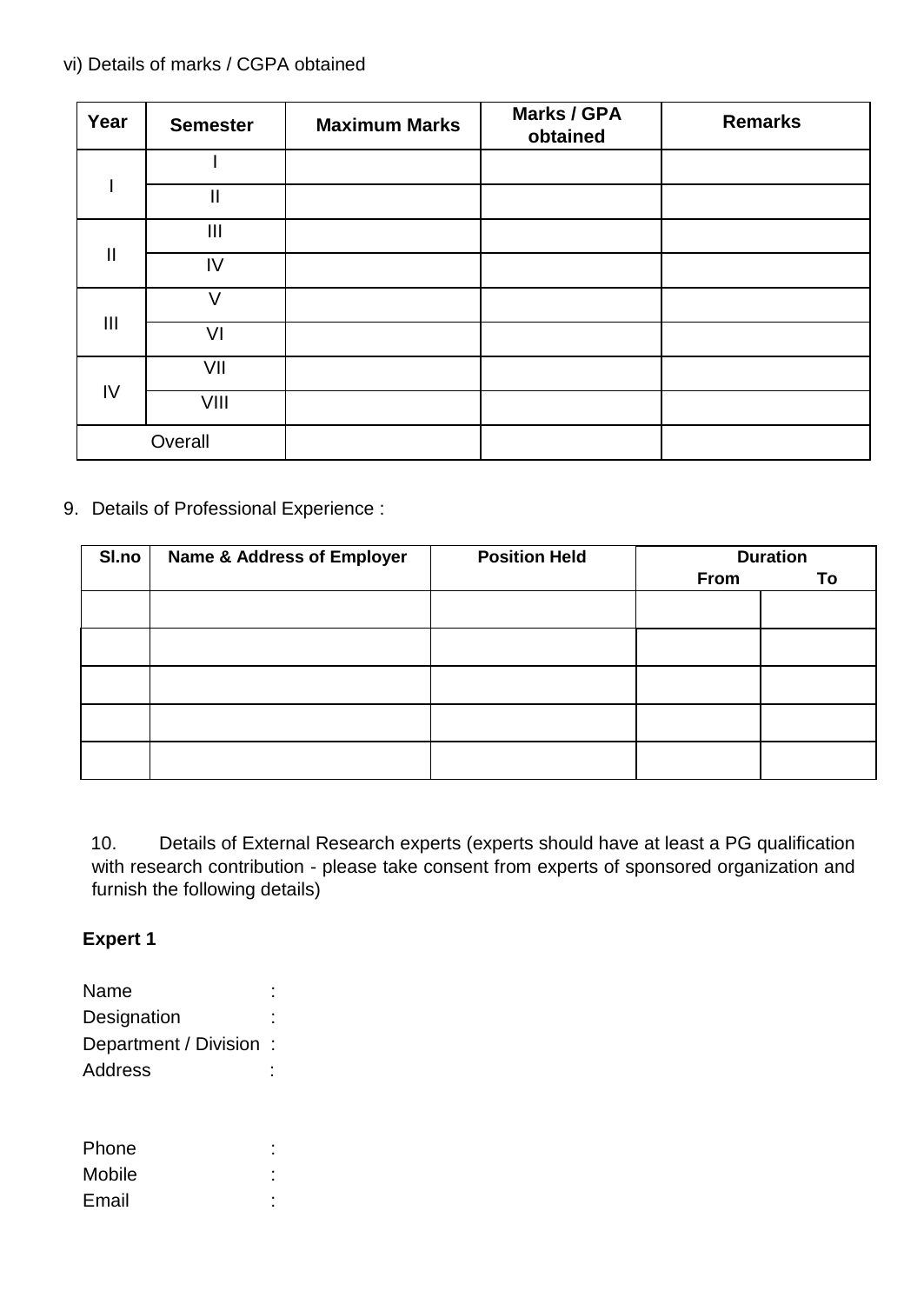### **Expert 2**

| Name                  |  |
|-----------------------|--|
| Designation           |  |
| Department / Division |  |
| Address               |  |
|                       |  |

| Phone  | ٠<br>٠ |
|--------|--------|
| Mobile | ٠<br>٠ |
| Email  | ٠<br>٠ |

11. Payment Details:

State Bank I-Collect Reference No.: Amount: Amount: Date:

 I hereby declare that the information given in this application is true and correct to the best of my knowledge. If any of the particulars furnished above are found to be incorrect at the time of admission, the admission will be cancelled.

Date: Signature of the Applicant

#### Note:

Upon selection, the complete CV of External Research Experts must be furnished.

Self-attested copies of the all Certificates / Mark sheets and Fee Receipt should be enclosed along with the application form as single pdf file with email subject "Application for M.S Admissions July 2022 Session" and send it to [msadmission@nitt.edu](mailto:msadmission@nitt.edu) on or before 2-6-2022 (5 p.m.). Hard copy of the application need not to be submitted.

Original certificates to be produced at the time of admission.

Application fee is non-refundable.

For any queries, contact:

The Chairperson (MS Admissions) Office of the Academic Dean National Institute of Technology Tiruchirappalli- 620015. Tamil Nadu. Phone: +91 431 2503911, 2503011 E-mail: msadmission@nitt.edu